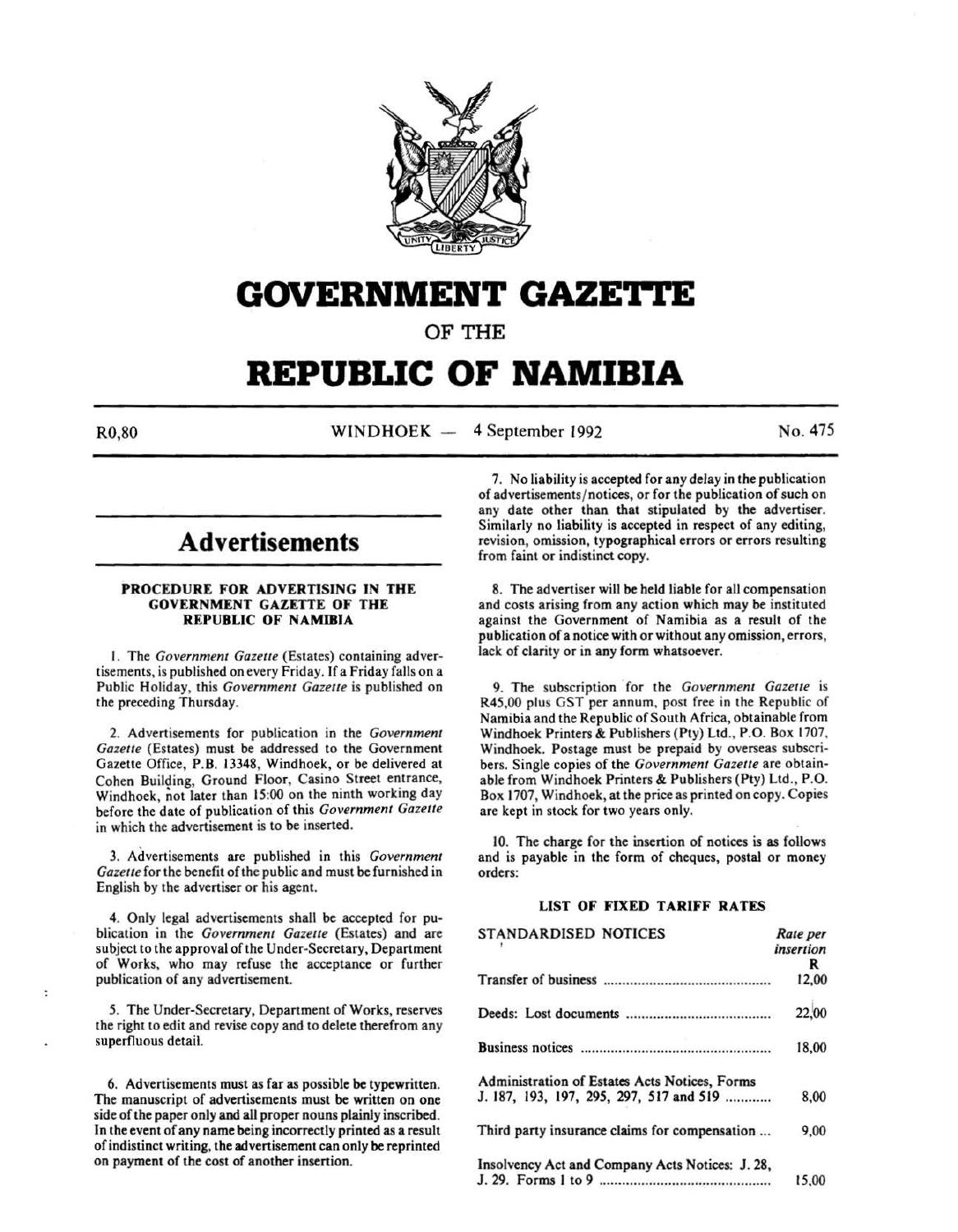22,00 54,00 82,00

50,00 120,00

120,00 15,00 15,00

| $J.B.$ – Forms 2 and 6 – additional statements<br>according to word count table, added to the basic |             |                                                                                                                       | 40.00  |
|-----------------------------------------------------------------------------------------------------|-------------|-----------------------------------------------------------------------------------------------------------------------|--------|
| traffic.                                                                                            |             | Liquidators' and other appointees' notices                                                                            | 25,00  |
| Change of name (two insertions)                                                                     | 108,00      | SALES IN EXECUTION AND OTHER PUBLIC SALES:                                                                            |        |
| Naturalisation notices (including a reprint for the                                                 | 8,00        |                                                                                                                       | 65,00  |
|                                                                                                     |             | Public auctions, sales and tenders:                                                                                   |        |
| Unclaimed moneys $-$ only in the <i>Government</i>                                                  |             |                                                                                                                       | 22,00  |
| Gazette, closing date 15 January (per entry of                                                      |             |                                                                                                                       | 54,00  |
|                                                                                                     | 3,00        |                                                                                                                       | 82,00  |
|                                                                                                     | 18,00       | <b>ORDERS OF THE COURT:</b>                                                                                           |        |
|                                                                                                     | 8.00        | Provisional and final liquidations or sequestra-                                                                      | 50,00  |
|                                                                                                     |             | Reduction or change in capital mergers, offers of                                                                     |        |
| NON-STANDARDISED NOTICES                                                                            |             |                                                                                                                       | 120,00 |
| Company notices:                                                                                    | $\mathbf R$ | Judical managements, curator bonis and similar                                                                        | 120,00 |
|                                                                                                     |             |                                                                                                                       | 15,00  |
| Short notices: Meetings, resolutions, offers of<br>compromise, conversions of companies, voluntary  |             | Supersession and discharge of petitions (J. 158)                                                                      | 15.00  |
| windings-up, et.: closing of members' registers<br>for transfer and/or declarations of dividends    | 40,00       | 11. The charge for the insertion of advertisements other<br>than the notices mentioned in paragraph 10 is at the rate |        |
|                                                                                                     |             | of R3,00 per cm double column. (Fractions of a cm must be                                                             |        |
| Declaration of dividends with profit statements,                                                    |             | calculated as a cm).                                                                                                  |        |
|                                                                                                     | 90.00       |                                                                                                                       |        |
|                                                                                                     |             | 12. No advertisements shall be inserted unless the charge                                                             |        |
| Long notices: Transfers, changes in respect of                                                      |             | is prepaid. Cheques, drafts, postal or money orders must be                                                           |        |
| shares or capital, redemptions, resolutions, volun-                                                 | 120,00      | made payable to the Under-Secretary, Department of                                                                    |        |
|                                                                                                     |             | Works, Private Bag 13348, Windhoek.                                                                                   |        |

#### FORM J 187

#### LIQUIDATION AND DISTRIBUTION ACCOUNTS IN DECEASED ESTATES LYING FOR INSPECTION

In terms of section 35(5) of Act 66 of 1965, notice is hereby given that copies of the liquidation and distribution accounts (first and final, *unless otherwise stated)* in the estates specified below will be open for the inspection of all persons interested therein for a period of 21 days (or shorter or longer if *specially stated)* from the date specified or from the date of publication hereof, whichever may be the later, and at the offices of the Master and Magistrates as stated.

Should no objection thereto be lodged with the Master concerned during the specified period, the executors will proceed to make payments in accordance with the accounts.

334/91 LOOTS Marcellus, 560331 01 0024 8, P.O. Box 19, Grootfontein. Supplementary. Grootfontein, Windhoek. First National Trust, P.O. Box 448, Windhoek.

262/92 BOUWER Catharina Margaritha Wilhelmina, 170221 01 0002 6, Windhoek. Windhoek, Windhoek. First National Trust, P.O. Box 448, Windhoek.

135/92 HERING Max Hugo, 000126 01 0003 0, Swakopmund. Swakopmund, Windhoek. First National Trust, P.O. Box 448, Windhoek.

178/92 THUYS Dennis Alfred, 410327 08 0004 I, Windhoek. Annie Helena Thuys, 370917 02 0007 I. Windhoek. First National Trust, P.O. Box 448, Windhoek.

238/92 BERNSTEIN Hans Günther, 231023 01 0007 7, Goud Street, Tsumeb. Janetta Sophia Bernstein (born Burger). Tsumeb, Windhoek. F.M. Oehl-Trust, P.O. Box 133, Windhoek.

249/92 HARTUNG Philipina Meurits, 201002 01 0009 8, Windhoek. Joachim Hartung. Windhoek, Windhoek. Bank Windhoek Ltd., (Estate and Trust Department), P.O. Box 15, Windhoek.

310/92 ELLIS Gideon Jacobus, 140316 01 0006 7, Maltahohe. Johanna Maria Ellis (born Jooste), 220110 01 0010 0. Maltahohe, Windhoek. Standard Bank Namibia Ltd., (Registered Bank), Trustee Branch, P.O. Box 2164, Windhoek.

259/92 LABUSCHAGNE Pieternella Jacoba Johanna Stephina, 181211 00 1500 2, No. 93 Rugby Street, Gobabis. Gobabis, Windhoek. F.M. Oehl-Trust, P.O. Box 133, Windhoek.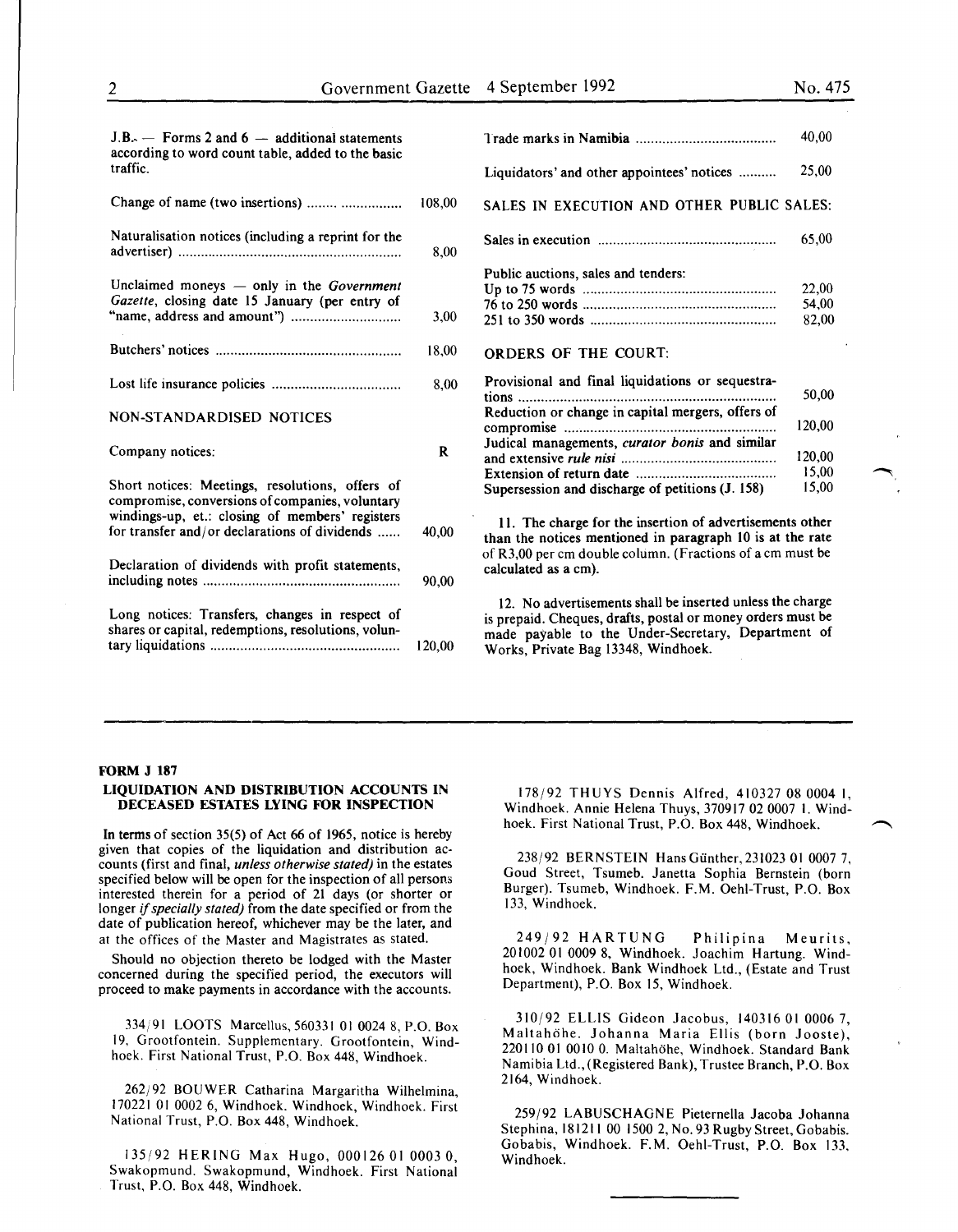#### NOTICE TO CREDITORS IN DECEASED ESTATES

All persons having claims against the estates mentioned below are hereby called upon to lodge their claims with the executors concerned, whithin 30 days (or otherwise as indicated) calculated from the date of publication hereof. The information is given in the following order: Estate number surname and christian names, date of birth, identity number, last address, date of death; surviving spouse's names, surname, date of birth and identity number; name and address of executor or authorised agent, period allowed for lodgement of *claims* if *other than 30 days.* 

335/92 WURTH Elizabeth Susanna Louw, Windhoek, 26 September 1919, 190926 00 3700 8, Erf 473, Keetmanshoop, 2 July 1992. Rissik, Cox & Probart, P.O. Box 90, Keetmanshoop.

364/92 THOMAS Carel, Windhoek, 22 June 1901, 010622 01 0001 6, Okahandja, 27 June 1992. First National Trust, P.O. Box 448, Windhoek.

384/92 RUST Werner Dieter, Windhoek, 22 December 1960, 601222 01 0017 4, No. 79 Jordan Street, Pionierspark, Windhoek, 25 July 1992. Christa Hella Rust, 16 November 1960, 601116 01 0024 6. R.G. Frohlich, cjo R.P. Frohlich & Co., P.O. Box 1374, Windhoek.

NOLTE Margaritha Magdalena, Windhoek, I February 1926, 260201 01 0005 I, Windhoek, 16 August 1992. Bank Windhoek Ltd., (Estate and Trust Department), P.O. Box 15, Windhoek.

284/92 JANSEN Maria Magdalena, Windhoek, 6 July 1948, 480706 08 0012 5, Erf 139, Veddersdal, Okahandja, 21 June 1991. Mr. K. Nieft,  $c/\sigma$  Keller & Neuhaus Trust Co. (Pty) Ltd., P.O. Box 156, Windhoek.

283/92 JANSEN Frans Henry, Windhoek, 13 September 1944,440913 08 0012 I, Erf 139, Veddersdal, Okahandja, 21 June 1991. Mr. K. Nieft, c/o Keller & Neuhaus Trust Co. (Pty) Ltd., P.O. Box 156, Windhoek.

791/92 KRUGER Hendrik Lambertus, Kimberley, 22 September 1905, 050922 50 1400 0, No. 68 Dias Street, Windhoek, (formerly of Premises 495, Boegoeberg Settlement), 15 June 1992. First National Trust, P.O. Box 1014, Kimberley, 8300.

179/92 WILLIAMS Alexander, Windhoek,9July 1953, 530709 08 0022 5, Erf 209, Okaramba Street, Wanaheda, Windhoek, 22 October 1991. Susanna Williams, 14 March 1951. Mr. K. Nieft, cj o Keller & Neuhaus Trust Co. (Pty) Ltd., P.O. Box 156, Windhoek.

#### 'FORM 5

#### PAYMENT OF DIVIDENDS AND COLLECTION OF CONTRIBUTIONS IN SEQUESTRATED ESTATES FOR COMPANIES BEING WOUND UP

The liquidation accounts and plans of distribution or contribution in the sequestrated estates or companies being wound up, as the case may be, mentioned below having been confirmed on the date therein mentioned, notice is hereby given, pursuant to section 113(1) of the Insolvency Act, 1936, section 139(2) of the Companies Act, 1926, and section 409(2) of the Companies Act, 1973, that dividends are in the course of payment or contributions are in the course of collection in the said estates or companies as set forth below and that every creditor liable to contribution is reauired to pay to the trustee or liquidator the amount for which he is liable at the address mentioned below.

WI0/91 GSSA Eagle Watch (Namibia) (Pty) Ltd., in Liquidation. 24 August 1992. Dividend being paid. U. Griittemeyer, P.O. Box 790, Windhoek.

#### **NOTICE**

#### HOOGVERTOON BOERDERY (EIENDOMS) BEPERK (IN VOLUNTARY LIQUIDATION)

NOTICE IS HEREBY GIVEN pursuant to Section  $375(5)(b)$  of the Companies Act, 1973 that MR. H.J. LIE-BENBERG of P.O. Box 566, Keetmanshoop, has been appointed as Liquidator by the Master of the Supreme Court, Windhoek, Certificate of Appointment No. W 12/91 dated 23 June 1992.

H.J. LIESENBERG Second Floor, Hendrik Nell Centre P.O. Box 566 Keetmanshoop

#### NOTICE

#### HOOGVERTOON BOERDERY (EIENDOMS) BEPERK (IN VOLUNTARY LIQUIDATION)

NOTICE IS HEREBY GIVEN pursuant to Section 406(3) of the Companies Act, 1973 that the First and Final Liquidation and Distribution account of the above Company will lie open for inspection at the office of the Master of the Supreme Court, Windhoek and at the Magistrate's office at Keetmanshoop for a period of fourteen (14) days from 14 September 1992.

H.J. LIESENBERG Second Floor, Hendrik Nell Centre P.O. Box 566 Keetmanshoop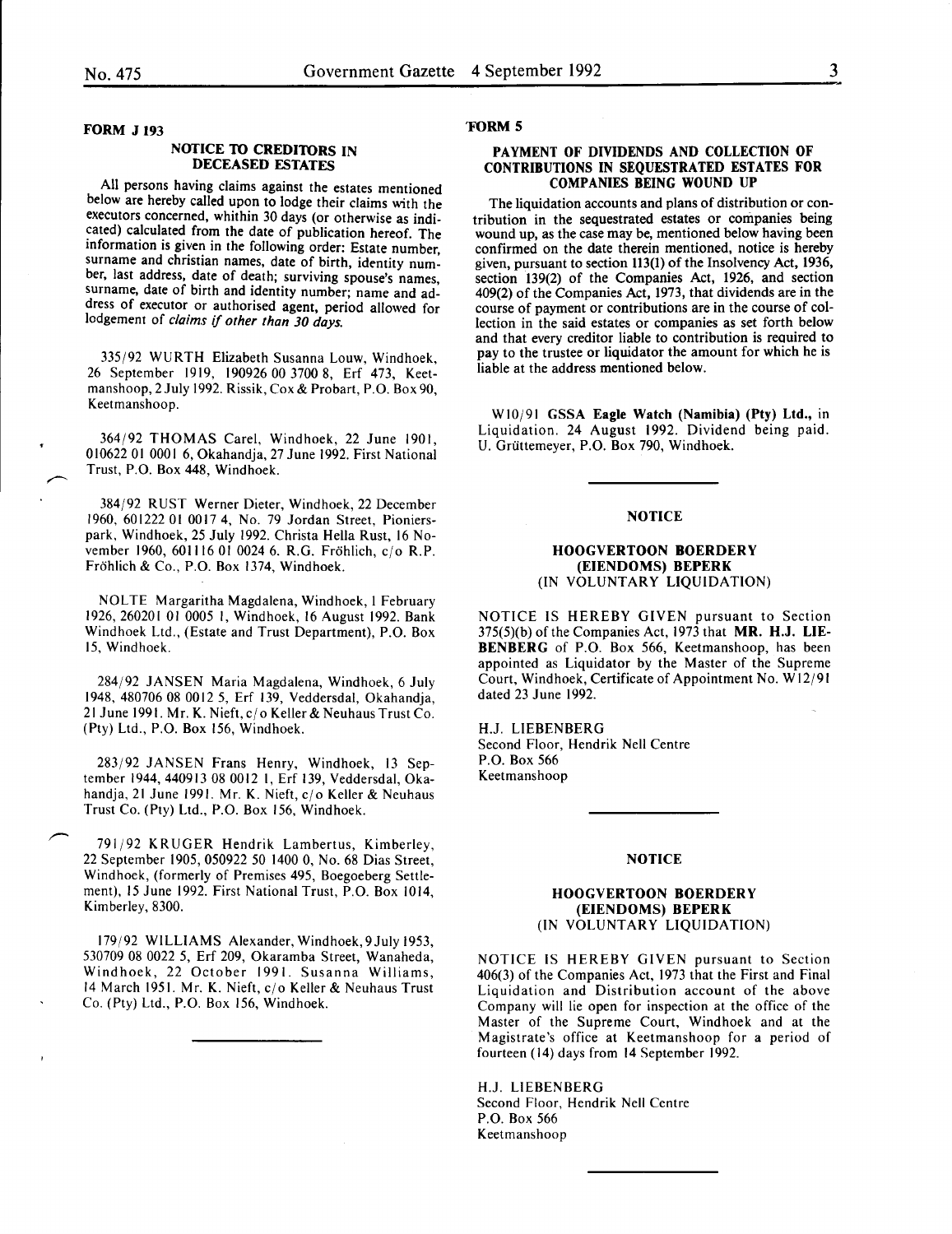#### **NOTICE**

#### PANORAMA BOERDERY (EIENDOMS) BEPERK (IN VOLUNTARY LIQUIDATION)

NOTICE IS HEREBY GIVEN pursuant to Section  $375(5)(b)$  of the Companies Act, 1973 that MR. H.J. LIE-SENBERG of P.O. Box 566, Keetmanshoop, has been appointed as Liquidator by the Master of the Supreme Court, Windhoek, Certificate of Appointment No. W24/91 dated 23 June 1992.

H.J. LIESENBERG Second Floor, Hendrik Nell Centre P.O. Box 566 Keetmanshoop

#### NOTICE OF TRANSFER OF BUSINESS

KINDLY TAKE NOTICE that application will be made not less than 14 (fourteen) days after publication of this Notice to the Licensing Court at Windhoek at its next Special session, for the transfer of the General Dealer (Retail) and Hairdresser Registration Licences held by JOYCE OSEI-AGYEMANG as nominee of The African Touch (Pty) Ltd., who traded under the name and style of THE AFRICAN TOUCH UNISEX HAIR SALON at Shop No. 13, Sanlam Centre, 154 Independence Avenue, Windhoek to ELIA ELLIS KURIANGUA who will continue to carry on trading for his own account on the same premises under the name and style of THE AFRICAN TREND.

This publication shall also serve as Notice being given in terms of Section 34 of the Insolvency Act 24 of 1936.

(Sgd.) M.C. GREEFF (MRS) VAN DER MERWE-GREEFF ATTORNEYS FOR APPLICANT Kock & Schmidt Building 26a Garten Street P.O. Box 2356 Windhoek

#### NOTICE OF TRANSFER OF BUSINESS LICENCE

Kindly take notice that application will be made at the next sitting of the Licensing Court, Rehoboth, on Friday, 28th August 1992, for the transfer of Hardware held by A.J. STRAUSS who trades as PENNY PINCHERS, at Block B, No. 177, Rehoboth, to S.J. EKSTEEN who will trade under the same style and on the same erf for his own account.

DATED at REHOBOTH this 24th day of August 1992.

A.J. STRAUSS P.O. Box 3202 Rehoboth

#### NOTICE

#### PANORAMA BOERDERY (EIENDOMS) BEPERK (IN VOLUNTARY LIQUIDATION)

NOTICE IS HEREBY GIVEN pursuant to Section 406(3) of the Companies Act, 1973 that the First and Final Liquidation and Distribution account of the above Company will lie open for inspection at the office of the Master of the Supreme Court, Windhoek and at the Magistrate's office at Mariental for a period of fourteen ( 14) days from 14 September 1992.

H.J. LIESENBERG Second Floor, Hendrik Nell Centre P.O. Box 566 Keetmanshoop

#### NOTICE OF TRANSFER OF BUSINESS

Take Notice that after fourteen ( 14) days of publication of this Notice, application will be made to the Trading Licences Court, Karasburg, for the transfer of the Accommodation Establishment Off-sales Licences, Aerated & Mineral Water Dealer's and Tobacco by Retail Trade Licences, held by the ESTATE LATE JACOBUS JOHANNES VAN DER MERWE, who trades as such at Grünau, District Karasburg, under the name and style of GRÜNAU HOTEL to EUGENE ROMANEO CARSTENS and JAN HENDRIK ENGELBRECHT, who will trade under the same name and style at the same address.

SIGNED at KARASBURG on this 15th day of August 1992.

RISSIK & COX ATTORNEYS FOR APPLICANT P.O. Box 8 Karasburg

#### NOTICE OF TRANSFER OF BUSINESS

KINDLY TAKE NOTICE that application will be made at the next sitting of the Licensing Court at Grootfontein, for the transfer of a General Dealer (Retail) Licence held by CHRISTIAAN CORNELIUS PISTORIUS who traded under the name and style of REINY'S BOTTLE STORE on Erf 59 Grootfontein, to MICHAEL CHRISTIAAN HORN who will continue to carry on trading on the abovementioned premises and under the name and style of REINY'S BOTTLE STORE.

This application shall also serve as notice being given in terms of Section 34 of the Insolvency Act of 1936.

MESSRS. I. HOHNE & CO. ATTORNEYS FOR APPLICANT 7 Bernhard Street Grootfontein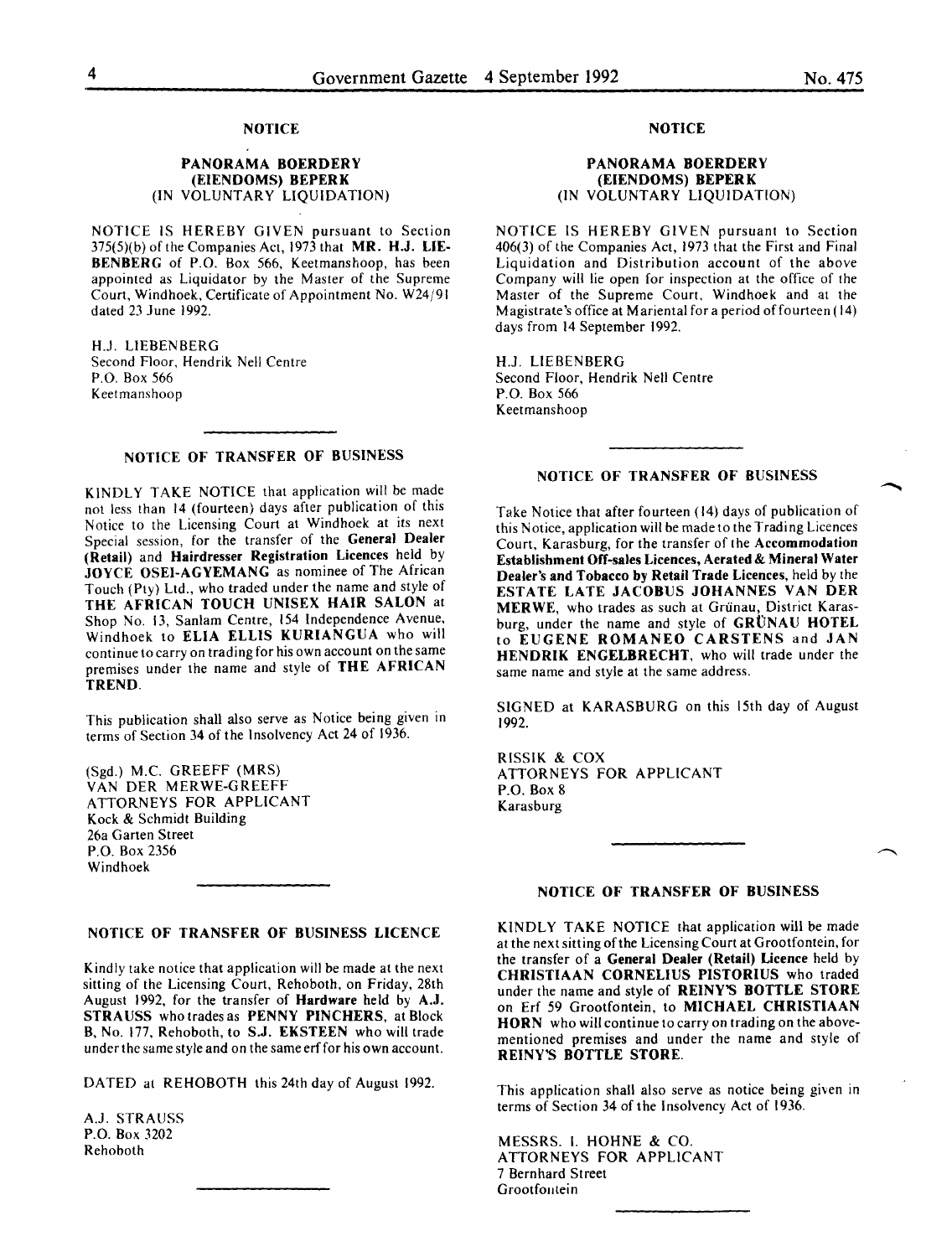#### NOTICE OF TRANSFER OF BUSINESS

Take notice that MANUEL DA CONCEICAO JA-RIMBA DE CASTRO, DIAMANTINO RUFINO DA SILVA CORREIA and VICTOR MANUEL DOS SANTOS CLARA intend to alienate and dispose of the business being conducted by them under the name and style of JUMBO CASH MARKET at Erf No. 599, Tamariskia Shopping Centre, Swakopmund to and in' favour of ARTHUR DE BRUYN who shall carry on the aforesaid business for his own account under the same name on the aforesaid premises, and this publication shall serve as due notice having been given in terms of Section 34 of the Insolvency Act No. 24 of 1936, and furthermore that after publication of this notice the said ARTHUR DE BRUYN shall apply to the Magistrate for the district of Swakopmund for the transfer of the trading licences in respect of the aforesatd business into his name.

DATED at SWAKOPMUND this 20th day of August 1992.

AHRENS & CO. ATTORNEYS FOR THE PARTIES P.O. Box 1261 32 Post Street Swakopmund

#### IN THE HIGH COURT OF NAMIBIA

In the matter between:

|     | SWA BUILDING SOCIETY |                         | Plaintiff |
|-----|----------------------|-------------------------|-----------|
| and |                      |                         |           |
|     |                      | IZAK DE VRIES SCHOONBEE | Defendant |

#### NOTICE OF SALE IN EXECUTION

Pursuant to a Judgement of the above Honourable Court granted on the 24th day of July 1992, the following immovable property will be sold without reserve and "voetstoots" by the Deputy Sheriff of the District of Windhoek on Thursday, the 24th day of September 1992, at 09:00, at Erf No. 27, No. 142 Eros Road, Erospark Township, Windhoek.

| <b>CERTAIN</b> | Erf No. 27, Erospark Township;                                |
|----------------|---------------------------------------------------------------|
| <b>SITUATE</b> | In the Municipality of Windhoek<br>Registration Division "K". |

The "Conditions of Sale-in-Execution" will lie for inspection at the office of the Deputy Sheriff at Windhoek and at the Head Office of Plaintiff at Windhoek and Plaintiff's Attorneys, Fisher, Quarmby & Pfeifer, at the undermentioned address.

DATED at WINDHOEK this 20th day of August 1992.

(Sgd.) E.H. PFEIFER FISHER, QUARMBY & PFEIFER ATTORNEYS FOR PLAINTIFF lOR SWABS Building Post Street Windhoek

#### NOTICE OF TRANSFER OF BUSINESS

KINDLY TAKE NOTICE that application will be made on the next sitting of the Licensing Court at Grootfontein, for the transfer of a Hawker Licence held by MRS. D. VAN DER WATT who traded under the name and style of COMET COUNTRY SERVICE in Bushmanland and Kavango, to STEFANUS JACOBUS DANIEL VAN DER MERWE who will continue to carry on trading in Bushmanland and Kavango and under the name and style of AHA-KONTANT.

This application shall also serve as notice being given in terms of Section 34 of the Insolvency Act of 1936.

MESSRS. I. HOHNE & CO. ATTORNEYS FOR APPLICANT 7 Bernhard Street Grootfontein

#### IN THE HIGH COURT OF NAMIBIA

In the matter between:

| SWA BUILDING SOCIETY | Plaintiff |
|----------------------|-----------|
| and                  |           |
| SIMEON TJITUERA      | Defendant |

#### NOTICE OF SALE IN EXECUTION

Pursuant to a Judgement of the above Honourable Court granted on the 17th day of July 1992, the following immovable property will be sold without reserve and "voetstoots" by the Deputy Sheriff of the District of Windhoek on Friday, the 25th day of September 1992, at 10:00, at Erf No. 2542, Omongo Street, Wanaheda Township, (Extension No. 4), Windhoek.

| <b>CERTAIN</b> | Erf No. 2542, Wanaheda Township<br>(Extension No. 4), Windhoek; |
|----------------|-----------------------------------------------------------------|
| <b>SITUATE</b> | In the Municipality of Windhoek<br>Registration Division "K".   |

The "Conditions of Sale-in-Execution" will lie for inspection at the office of the Deputy Sheriff at Windhoek and at the Head Office of Plaintiff at Windhoek and Plaintiff's Attorneys, Fisher, Quarmby & Pfeifer, at the undermentioned address.

DATED at WINDHOEK this 24th day of August 1992.

(Sgd.) E.H. PFEIFER FISHER, QUARMBY & PFEIFER ATTORNEYS FOR PLAINTIFF 108 SWABS Building Post Street Windhoek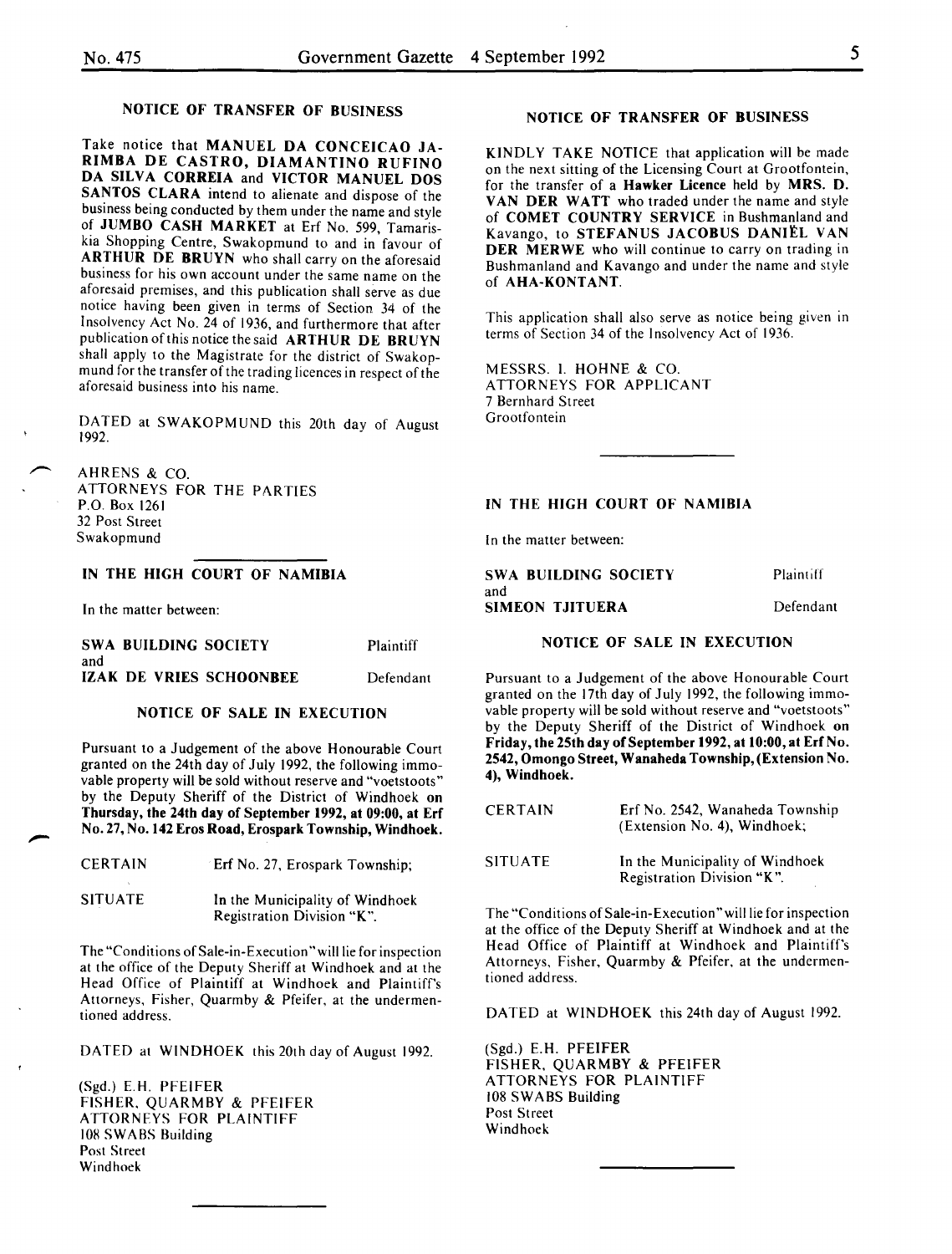## IN THE HIGH COURT OF NAMIBIA

In the matter between:

| SWA BUILDING SOCIETY<br>and | Plaintiff |
|-----------------------------|-----------|
| HERMAN NDADI                | Defendant |

# NOTICE bF SALE IN EXECUTION

Pursuant to a Judgement of the above Honourable Court granted on the 24th day of July 1992, the following immovable property will be sold without reserve and "voetstoots" by the Deputy Sheriff of the District of Windhoek on Thursday, the 24th day of September 1992, at 10:45, at Erf No. 1623, No. 27 Perlhuhn Street, Hochlandpark Township, (a Portion of Erf No. 1483), Windhoek.

| <b>CERTAIN</b> | Erf No. 1623, Hochlandpark<br>Township (a Portion of Erf No. 1483),<br>Windhoek: |
|----------------|----------------------------------------------------------------------------------|
|                |                                                                                  |

SITUATE In the Municipality of Windhoek Registration Division "K ".

The "Conditions of Sale-in-Execution" will lie for inspection at the office of the Deputy Sheriff at Windhoek and at the Head Office of Plaintiff at Windhoek and Plaintiff's Attorneys, Fisher, Quarmby & Pfeifer, at the undermentioned address.

DATED at WINDHOEK this 20th day of August 1992.

(Sgd.) E.H. PFEIFER FISHER, QUARMBY & PFEIFER ATTORNEYS FOR PLAINTIFF 108 SWABS Building Post Street Windhoek

#### IN THE HIGH COURT OF NAMIBIA

In the matter between:

| SWA BUILDING SOCIETY         | Plaintiff |
|------------------------------|-----------|
| and                          |           |
| <b>DESIREE SHAIDA WATERS</b> | Defendant |

#### NOTICE OF SALE IN EXECUTION

Pursuant to a Judgement of the above Honourable Court granted on the 24th day of July 1992, the following immovable property will be sold without reserve and "voetstoots" by the Deputy Sheriff of the District of Windhoek on Thursday, the 24th day of September 1992, at 11:30, at Erf No. 2159, Sirkoon Street, Khomasdal Township, (Extension No. 7), Windhoek.

CERTAIN Erf No. 2159, Khomasdal Township (Extension No. 7), Windhoek;

SITUATE In the Municipality of Windhoek Registration Division "K".

The "Conditions of Sale-in-Execution" will lie for inspection at the office of the Deputy Sheriff at Windhoek and at the Head Office of Plaintiff at Windhoek and Plaintiff's Attorneys, Fisher, Quarmby & Pfeifer, at the undermentioned address.

DATED at WINDHOEK this 20th day of August 1992.

(Sgd.) E.H. PFEIFER FISHER, QUARMBY & PFEIFER ATTORNEYS FOR PLAINTIFF 108 SWABS Building Post Street Windhoek

#### IN THE HIGH COURT OF NAMIBIA

In the matter between:

| SWA BUILDING SOCIETY  | Plaintiff |
|-----------------------|-----------|
| and                   |           |
| DIRK JOHANNES GOEIMAN | Defendant |

#### NOTICE OF SALE IN EXECUTION

Pursuant to a Judgement of the above Honourable Court granted on the 24th day of July 1992, the following immovable property will be sold without reserve and "voetstoots" by the Deputy Sheriff of the District of Windhoek on Thursday, the 24th day of September 1992, at 12:00, at Erf No. 181, Lazuriet Street, Khomasdal Township, (Extension No.5), Windhoek.

| <b>CERTAIN</b> | Erf No. 181, Khomasdal Township<br>(Extension No. 5), Windhoek; |
|----------------|-----------------------------------------------------------------|
| <b>SITUATE</b> | In the Municipality of Windhoek<br>Registration Division "K".   |

The "Conditions of Sale-in-Execution" will lie for inspection at the office of the Deputy Sheriff at Windhoek and at the Head Office of Plaintiff at Windhoek and Plaintiff's Attorneys, Fisher, Quarmby & Pfeifer, at the undermentioned address.

DATED at WINDHOEK this 20th day of August 1992.

(Sgd.) E.H. PFEIFER FISHER, QUARMBY & PFEIFER ATTORNEYS FOR PLAINTIFF 108 SWABS Building Post Street Windhoek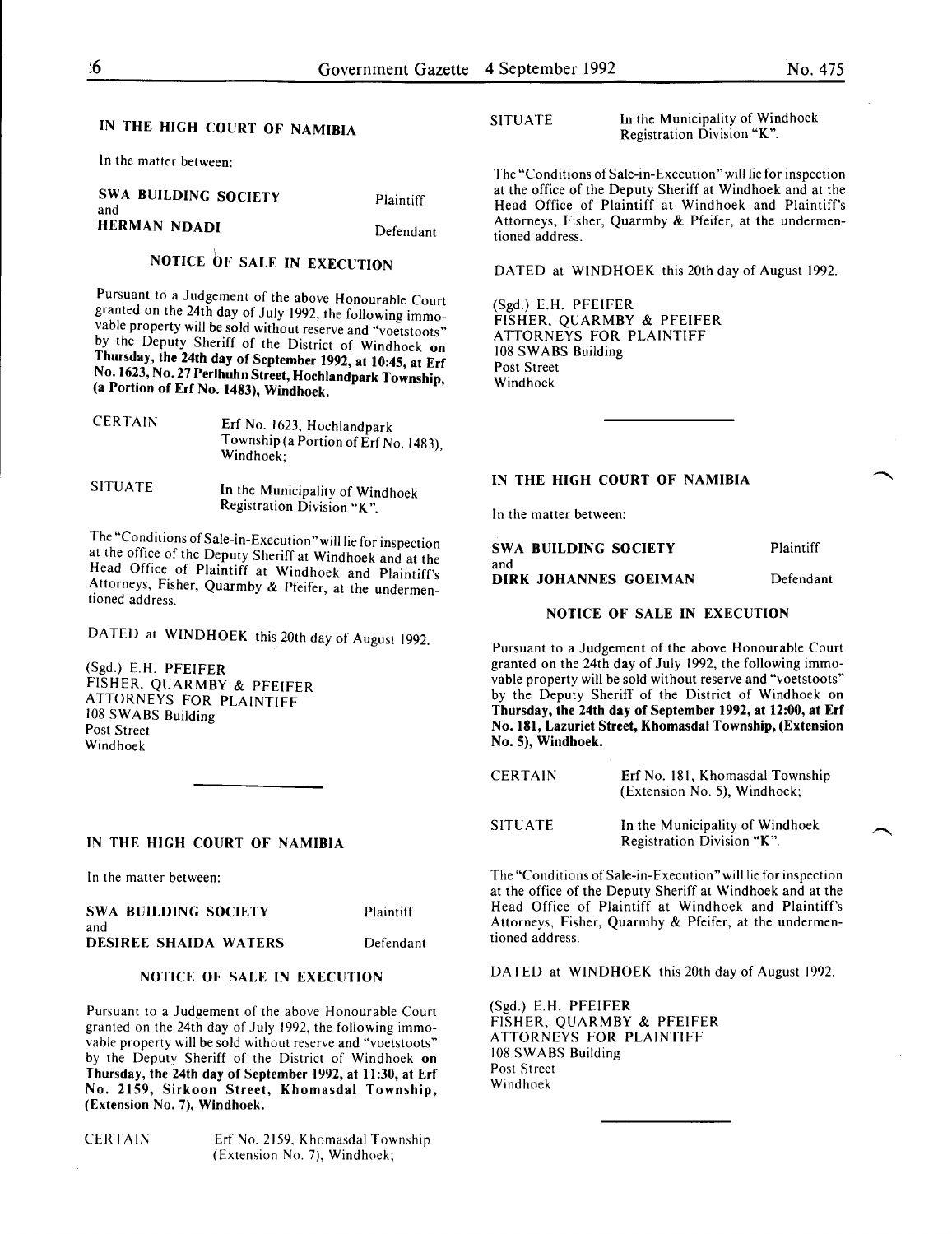#### THE ALIENS AT, 1937 NOTICE OF INTENTION OF CHANGE OF SURNAME

I, JOHANNES MARTIN KAPUKA, residing at Leopard Valley 8273, and employed as a Constable with Nampol, intend applying to the Minister of Home Affairs for authority under section 9 of the Aliens Act, 1937, to assume the surname SHUUVENI for the reasons that JOHANNES is my father's name and not surname.

I previously bore the names MARTIN KAPUKA JOHANNES.

Any person who objects to my assumption of the said surname of SHUUVENI should as soon as may be lodge his/ her objections, in writing, with a statement of his/ her reasons therefor, with the Magistrate of Windhoek.

(Sgd.) M.K. JOHANNES Dated: 17 August 1992.

#### IN THE HIGH COURT OF NAMIBIA

In the matter between:

SWA BUILDING SOCIETY and FRANS THOMAS **Plaintiff** Defendant

#### NOTICE OF SALE IN EXECUTION

Pursuant to a Judgement of the above Honourable Court granted on the 24th day of July 1992, the following immovable property will be sold without reserve and "voetstoots" by the Deputy Sheriff of the District of Windhoek on Thursday, the 24th day of September 1992, at 09:30, at Erf No. 1846, No. 34 Beethoven Street, Windhoek Township, Windhoek West.

**CERTAIN** Erf No, 1846, Windhoek Township;

SITUATE In the Municipality of Windhoek Registration Division "K".

The "Conditions of Sale-in-Execution "will lie for inspection at the office of the Deputy Sheriff at Windhoek and at the Head Office of Plaintiff at Windhoek and Plaintiff's Attorneys, Fisher, Quarmby & Pfeifer, at the undermentioned address.

DATED at WINDHOEK this 20th day of August 1992.

(Sgd.) E.H. PFEIFER FISHER, QUARMBY & PFEIFER ATTORNEYS FOR PLAINTIFF 108 SWABS Building Post Street Windhoek

#### THE ALIENS AT, 1937 NOTICE OF INTENTION OF CHANGE OF SURNAME

I, PAULINA NGENDI KATIVA, residing at Ombili, Katutura and presently unemployed, intend applying to the Minister of Home Affairs for authority under section 9 of the Aliens Act, 1937, to assume the surname NDUMBA for the reasons that  $KATIVA$  is not my surname but that of the man who escorted me to the registration office.

I previously bore the names PAULINA MAMUTENYA KATIVA.

Any person who objects to my assumption of the said surname of NDUMBA should as soon as may be lodge his/ her objections, in writing, with a statement of his/ her reasons therefor, with the Magistrate of Windhoek.

(Sgd.) P.N. KATIVA P.O. Box 2700 Windhoek Dated: 7 August 1992.

## IN THE HIGH COURT OF NAMIBIA

In the matter between:

| SWA BUILDING SOCIETY<br>and | Plaintiff |
|-----------------------------|-----------|
| ANTHONY RICHARD WILLIAMS    | Defendant |

## NOTICE OF SALE IN EXECUTION

Pursuant to a Judgement of the above Honourable Court granted on the 24th day of July 1992, the following immovable property will be sold without reserve and "voetstoots" by the Deputy Sheriff of the District of Windhoek on Thursday, the 24th day of September 1992, at 10:00, at Erf No. 3938, No.5 Trevithick Street, (a Portion of consolidated Erf No. 1648), Windhoek West, Windhoek.

| <b>CERTAIN</b> | Erf No. 3938, (a Portion of con-<br>solidated Erf 1648), Windhoek<br>Township: |
|----------------|--------------------------------------------------------------------------------|
| <b>SITUATE</b> | In the Municipality of Windhoek                                                |

Registration Division "K".

The "Conditions of Sale-in-Execution" will lie for inspection at the office of the Deputy Sheriff at Windhoek and at the Head Office of Plaintiff at Windhoek and Plaintiff's Attorneys, Fisher, Quarmby & Pfeifer, at the undermentioned address.

DATED at WINDHOEK this 20th day of August 1992.

(Sgd.) E.H. PFEIFER FISHER, QUARMBY & PFEIFER ATTORNEYS FOR PLAINTIFF 108 SWABS Building Post Street Windhoek